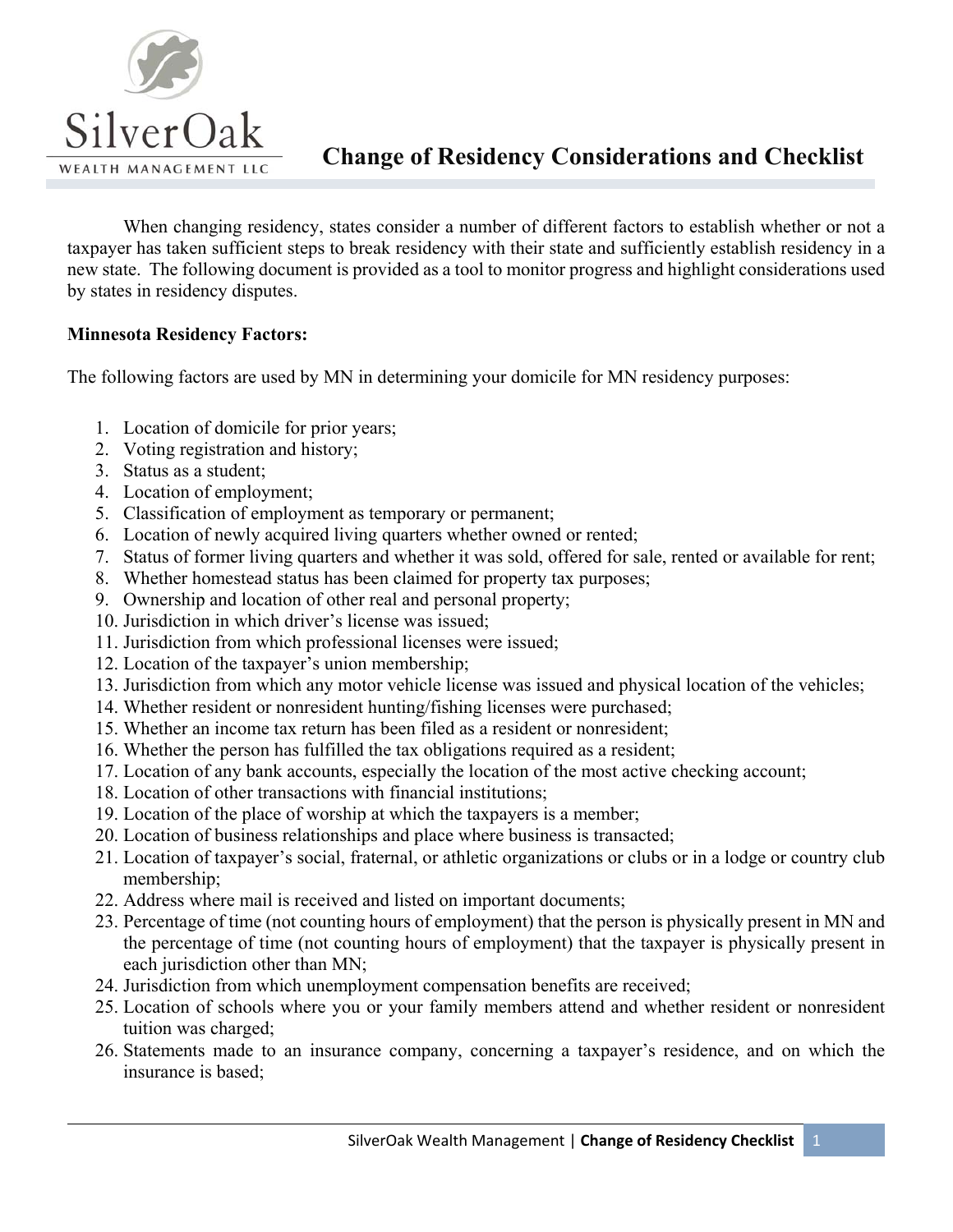## **MN 183-Day Rule**

In addition to the residency factors above, it is important to note that MN has a 183-Day Rule that deems you a MN resident for tax purposes if you meet both of the following conditions:

- 1. You spend at least 183 days in MN during the year (any part of a day counts as a full day)
- 2. You or your spouse rent, own, maintain, or occupy a residence in MN suitable for year-round use and equipped with its own cooking and bathing facilities

With regards to the 26 MN residency factors referred to above, you can utilize the following questions as a resource when planning for a change in state residency. This document is intended to highlight the more common considerations used by states when examining a change of residency position by a taxpayer.

#### **Travel/Physical Location Considerations:**

- 1. Do you plan to spend more than half the year (183 Days) in your new state of residence?
- 2. If you will spend less than 183 days within your new state of residence, will you spend more days each year in your new state of residence than all other states/jurisdictions? (You should make every effort to do so.)
- 3. Have you factored travel/vacation days into your responses above? (Travel/vacations should generally originate from your new state of residence.)
- 4. Have you factored medical related travel into your responses above? (Some states, such as MN, do not have an exemption for medical days spent within their state.)
- 5. Will your immediate family be relocating as well? (Family ties in both the old location and new location will be considered.)

#### **Real Estate Considerations:**

- 1. Will you maintain a residence or other real property within the state you are exiting? (This can make breaking residency a bit more difficult.)
- 2. If so, have you revoked your homestead status on your former residence?
- 3. Have you acquired living quarters (owned or rented) within the state to which you are relocating? (This will be required to break residency with your prior state.)
- 4. Have you applied and claimed homestead status on your personal residence in your new state?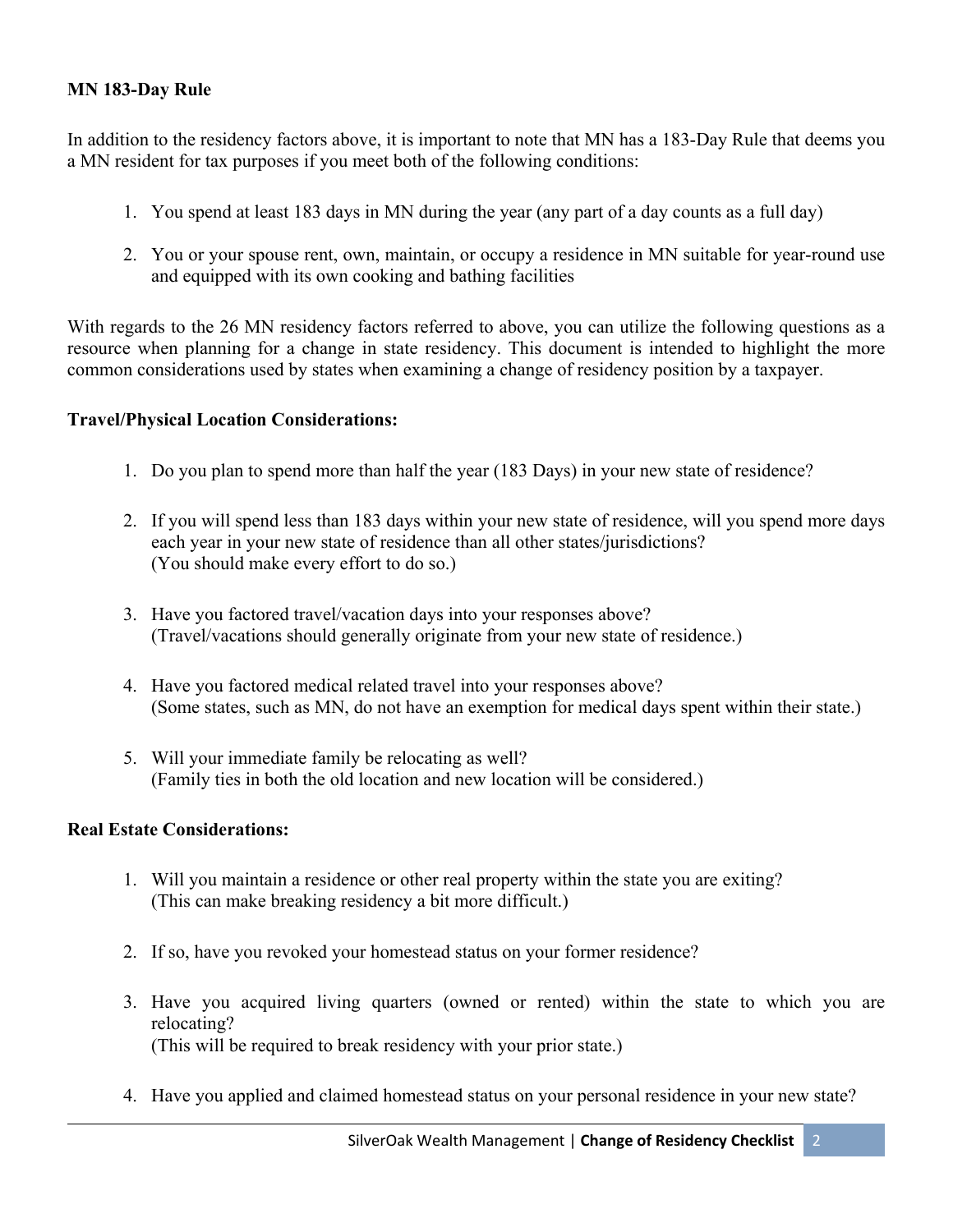# **Other personal residence considerations used by states if prior home is retained:**

- 1. What is the value of your new home compared to your prior home?
- 2. What is the square footage of your new home compared to your MN home?
- 3. Have you moved your personal furnishings and belongings to your new personal residence? (Location of essential day-to-day items is a good indicator of primary residence.)
- 4. Have you changed your primary mailing residence to your new home?

# **Employment/Professional Considerations:**

- 1. Will you continue to have employment in your prior state of residence?
- 2. If so, is this employment ongoing or is it just temporary?
- 3. If ongoing employment is expected in your prior state of residence, do you have a plan on how best to track days in each state during the year?
- 4. Do you have a key card for your place of employment that can be used to verify location throughout the year?
- 5. Will you have other sources of income that are generated from your prior state of residence?
- 6. Will you seek employment in your new state of residence?
- 7. If you maintain professional licenses, have you registered or transferred them to your new state of residence?
- 8. If you are a member of a union, have you registered or transferred membership to the union in your new state of residence?

# **Financial Considerations:**

- 1. Do your income tax return filings properly reflect your change in residency?
- 2. Will you continue to file an income tax return in your former state of residence?
- 3. Have you established a primary bank account in your new state of residency? (This isn't required in all states, but if you are not using a national bank you should consider a new account.)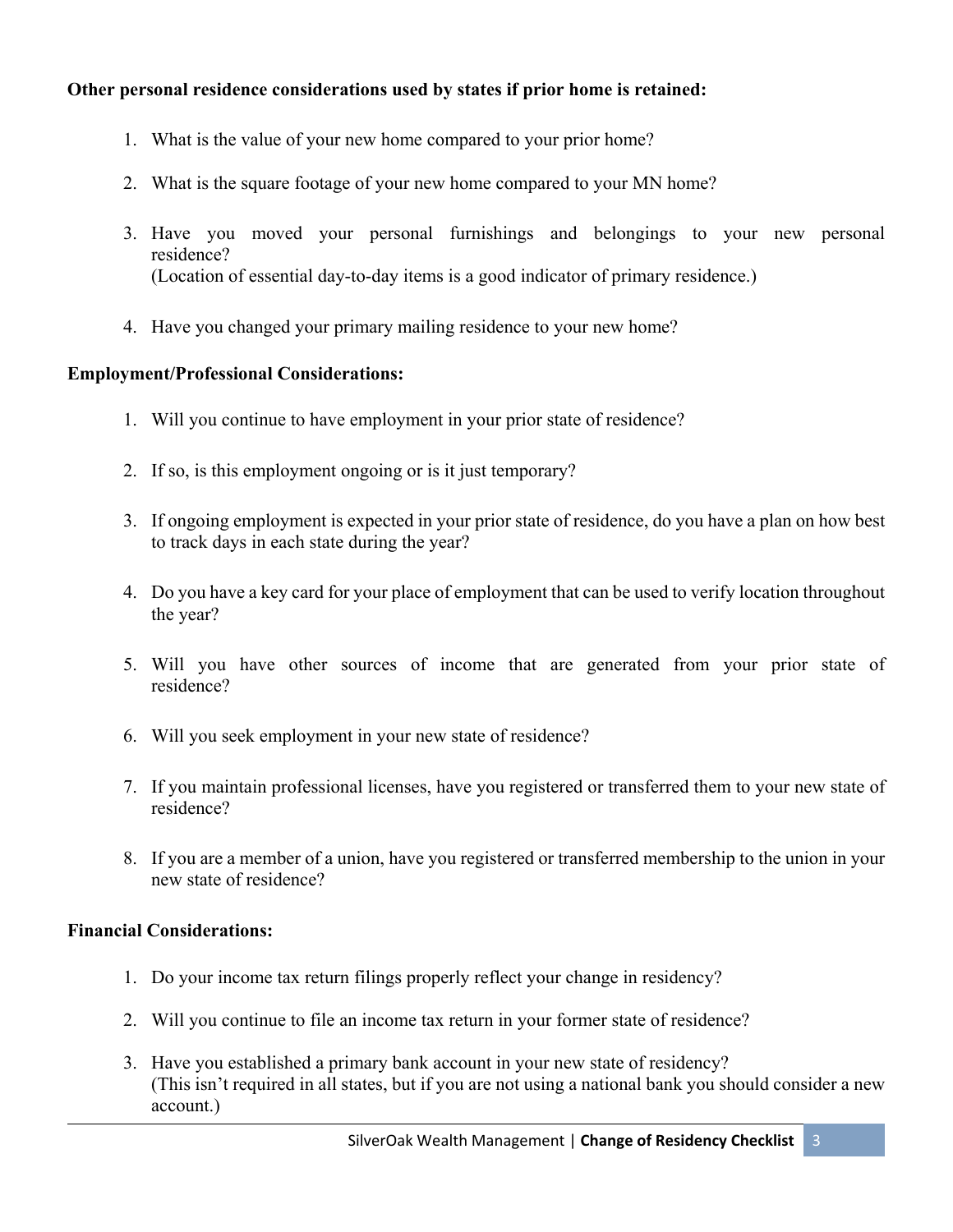- 4. If not, do your bank transactions support your change of residency? (States will look at banking activity by location as a way to verify residency claims.)
- 5. Do your credit card transactions and other financial activity support your residency position? (Credit card activity is an easy way to identify where most transactions are occurring.)

## **Social Considerations:**

- 1. Will you maintain any social, fraternal, or club memberships in your prior state of residence?
- 2. If so, have you established similar memberships in your new state of residence? (Although it is acceptable to maintain existing memberships, one would expect primary memberships to exist in your new state of residence.)
- 3. Is your primary place of worship located within your new state of residence? (Not always a consideration, but a good fact for supporting residency.)
- 4. Does your cell phone activity support your residency position? (This is an easy way for states to verify your location throughout the year.)

## **Registration & License Considerations:**

- 1. Have you obtained a driver's license from your new state of residence?
- 2. Have you registered to vote in the state of your new state of residence? (Be aware of the registration deadlines in your new location if you vote in the year of your move.)
- 3. Have you relocated and registered your vehicles and other personal property in your new state of residence?
- 4. Do your hunting & fishing licenses support your claim as a resident or non-resident in both your current and prior state of residence?
- 5. If you have a student attending a college or university does their state of residency with the school support your residency position?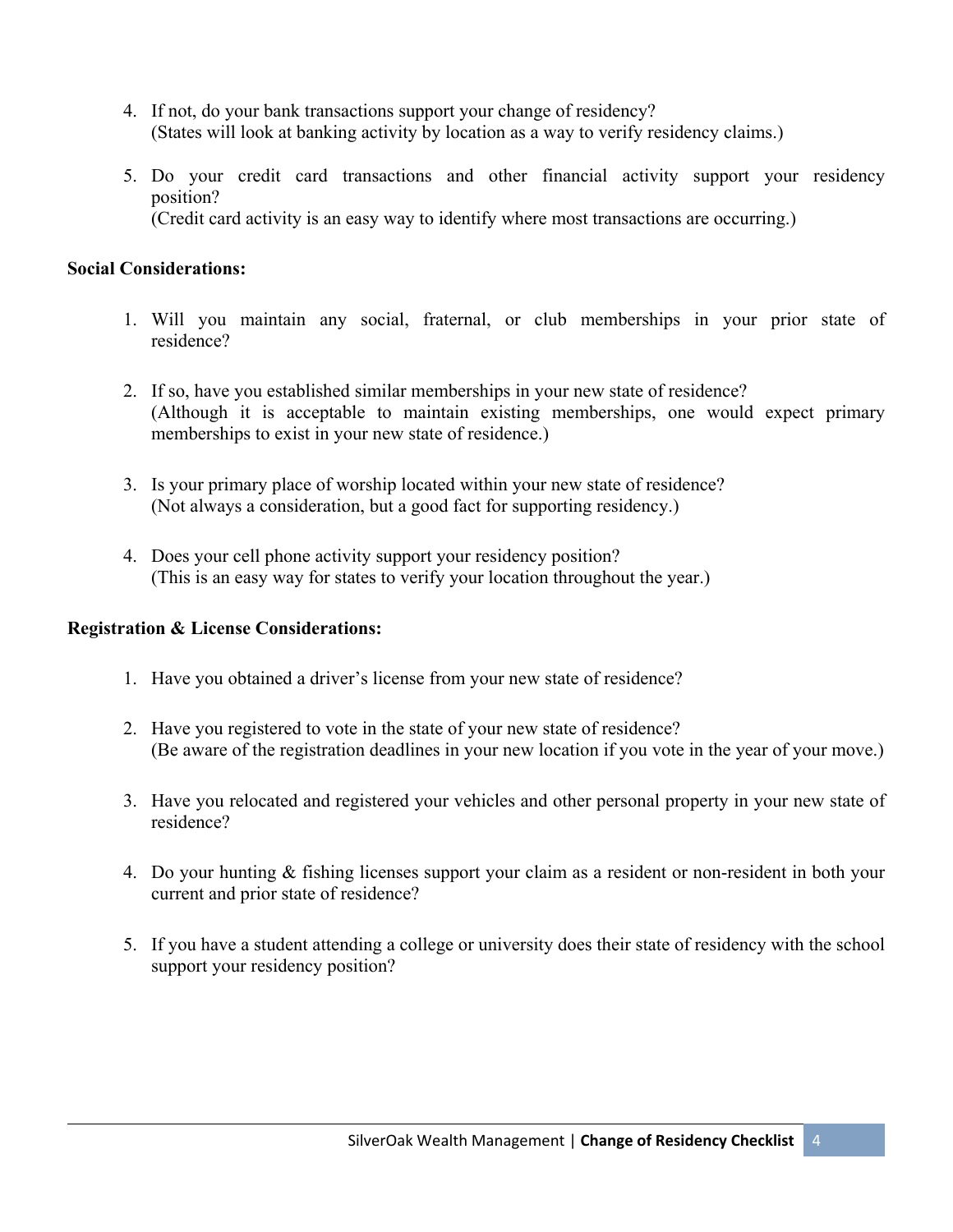## **Miscellaneous Considerations:**

- 1. Do your actions support your change of residency position? (Your actions must be consistent with your claim of a change in residency.)
- 2. Is it your intent to remain in your new state of residency permanently or temporarily? (States may review temporary relocations with greater scrutiny. Being able to support original intent is key.)
- 3. Have you attempted to establish a strong social connection within your new state of residency? (States will consider strength of social ties when splitting time between two states.)
- 4. Are you documenting actions taken as they occur to support a change of residency claim? (Upon a state challenge, re-creating a log may prove more difficult.)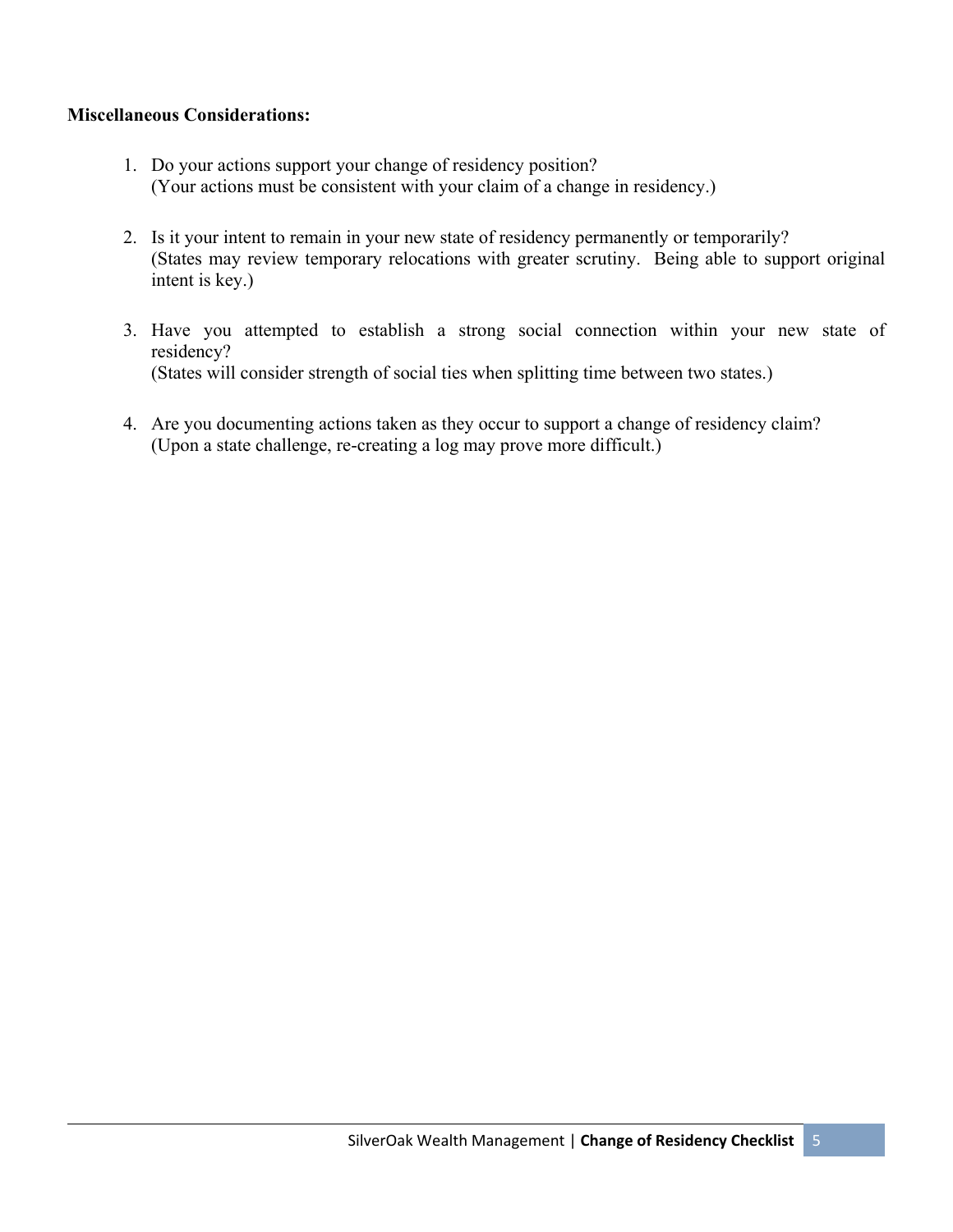# **Change of Residency Checklists**

# **New State**

|                  | $\Box$ Update Primary Mailing address; also change<br>address for income tax purposes (see details<br>below) | $\Box$ Acquire Driver's License/Update Passport |                                                         |
|------------------|--------------------------------------------------------------------------------------------------------------|-------------------------------------------------|---------------------------------------------------------|
|                  |                                                                                                              |                                                 | $\Box$ Register motor vehicles and personal property    |
|                  | $\Box$ Register to vote                                                                                      |                                                 | $\Box$ Apply for/Transfer Professional Licenses         |
| ப                | Apply for Homestead status                                                                                   |                                                 | $\Box$ Acquire resident hunting/fishing licenses        |
| ப                | File tax returns as a resident                                                                               |                                                 | Make sure to establish new social connections           |
|                  | Consider a new place of worship                                                                              |                                                 | $\Box$ Update legal/estate documents accordingly        |
|                  | Confirm insurance supports residency position                                                                |                                                 | $\Box$ Consider opening a new bank account              |
|                  | Start a log to track days spent in each state                                                                |                                                 |                                                         |
| <b>Old State</b> |                                                                                                              |                                                 |                                                         |
|                  |                                                                                                              |                                                 |                                                         |
|                  | $\Box$ Remove home as primary mailing address                                                                |                                                 | $\Box$ Revoke Homestead status on existing<br>residence |
|                  | $\Box$ Limit number of registered motor vehicles<br>and personal property                                    |                                                 | $\Box$ Update Professional Licenses & Associations      |
|                  | $\Box$ Report change of residency on state tax<br>returns                                                    |                                                 | $\Box$ Acquire Non-resident hunting/fishing licenses    |
|                  | Change club memberships to non-resident<br>status                                                            |                                                 | $\Box$ Confirm insurance supports residency<br>position |